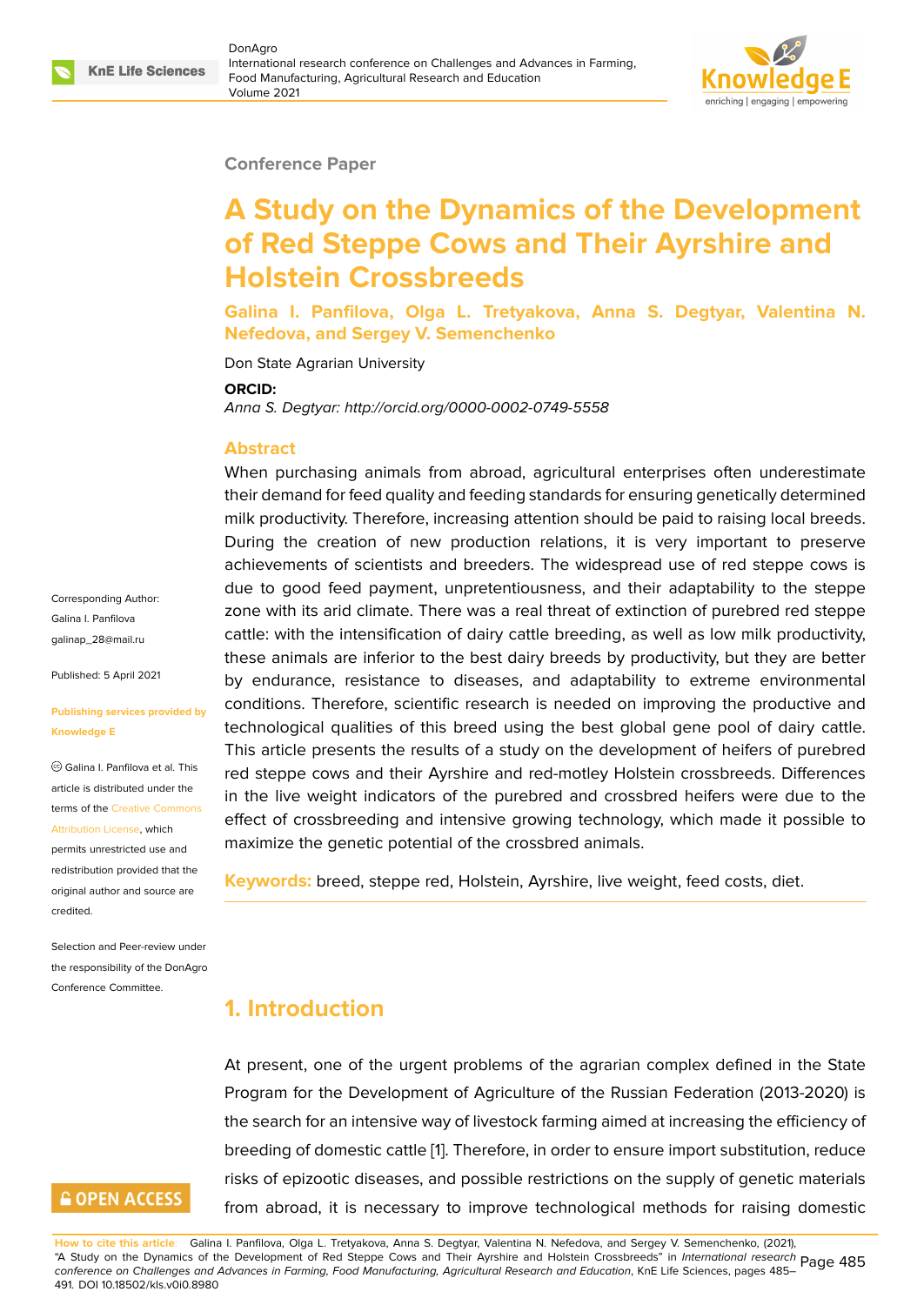breeding animals that are characterized by high productivity, good adaptability to local climatic conditions, and high profitability [1]. There was a real threat of extinction of purebred red steppe cattle, which is characterized by worse productivity, but better endurance, resistance to diseases, and adaptability to extreme environmental conditions [2, 3]. Therefore, it is necessary to f[or](#page-5-0)m a competitive domestic breeding base that will satisfy needs of agricultural producers in high-quality breeding products and provide commodity enterprises with highly productive young animals [4, 5]. The first impor[ta](#page-5-1)n[t](#page-5-2) step towards the successful implementation of any breeding program is to analyze characteristics of production systems and identify the best animals [6].

Therefore, the aim of the article is to study the growth and developme[nt o](#page-5-3)[f r](#page-6-0)ed steppe heifers and Ayrshire and red-motley Holstein hybrids raised by Dzerzhinsky JSC (Azov district, Rostov region). The research period is 2010-2014.

## **2. Material and Methods**

The object of the study was purebred red steppe heifers (group I) and red-steppe Ayrshire (group II) and red-steppe x red-motley Holstein (group III) crossbreeds obtained by crossing red steppe cows with dairy bulls. The groups were formed from the March calving of cows selected on the basis of analogues. Each group consisted of 15 heifers. The intensive breeding technology used by the farm provides for the presence of a maternity ward which is adjacent to the calf-dispensary. Newborns calves are fed according to the technology adopted for manual milking - with maternal colostrum from an individual nipple drinker (MPK-2.5) up to 7 days; at the end of the colostrum period, the calves are fed with milk from healthy cows 3 times a day. Since 30 days' age to 6 months' age, skim milk and concentrated feeds are included in the diet of heifers. At the end of the prophylactic period, calves are transferred to boxes. There are feeders containing lick salt. Juicy feed is given using the universal feed dispenser KTU-10, concentrates, hay and root crops are given manually. Between the adjacent boxes, there are automatic drinkers.

According to the experimental procedure, animals were weighed monthly: in the morning, before feeding using a medium-precision scale with a weighing limit of up to 500 kg according to GOST 23676-79 with an allowable error of not more than 0.1%. Based on the weighing results, the intergroup differences were studied: the average live weight, the absolute and average daily gains were calculated according to the generally accepted methodology [7].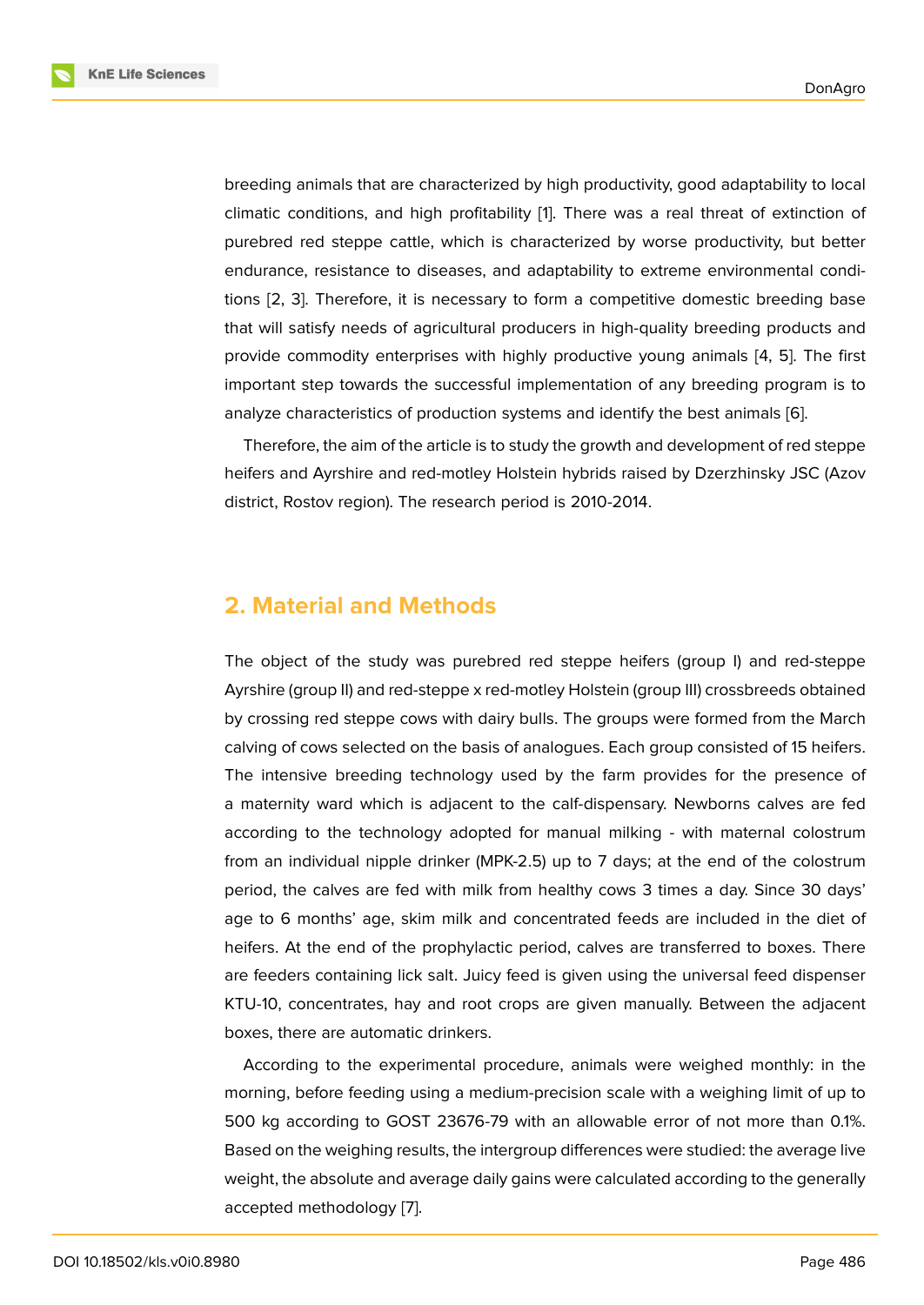Feed consumption was taken into account on the basis of control feedings according to the number of feeds and uneaten residues for two days.

The obtained experimental data were processed by the method of N.A. Plokhinsky (1969) in Microsoft Excel program. Basic statistical parameters were calculated [8].

## **3. Results and Discussion**

During the six-month dairy period, the feed consumption structure (Fig. 1) per one animal was as follows: whole milk - 450 kg, skim milk - 500 kg, alfalfa hay - 250 kg, corn silage - 400 kg, concentrates - 200 kg, root crops - 160 kg, table salt -235 g and chalk - 310 g.

The nutritional value of the consumed feed per one animal was 634 kg of feed unit, 238.80 kg, protein, and metabolic energy - 456.28 MJ. One feed unit contained 133.0 g protein and 10.3 MJ of exchange energy.

In the 6-9 month period, heifers received alfalfa hay - 270 kg, leguminous hay - 270 kg, corn silage - 540 kg, beet feed - 450 kg, concentrates - 117 kg. The nutritional value of feed per one animal was 556.2 kg of feed unit, 59.94 kg of protein, 6202.8 MJ of exchange energy. One feed unit contained 107.8 g of protein and 11.2 MJ of metabolic energy.

The amount of feed consumed during the period from 9 to 14 months was as follows: alfalfa hay -450 kg, leguminous hay - 600 kg, corn silage - 1275 kg, beet feed - 750 kg, concentrates - 180 kg. The nutritional value of feed was as follows: 1054.5 feed units, 10479.5 MJ of metabolic energy, 141.52 protein. One feed unit contained 10.9 g protein and 9.9 MJ of exchange energy.

Table 1 shows that in the structure of feed consumed, the share of coarse feed was 21.0%, of juicy feed (silage, hay, fodder beets) - 42.2%, of whole milk and skim milk - 9.8%, of concentrated forage - 27, 0%.

An important indicator of the efficiency of the livestock industry is reduction of feed costs for raising animals [9, 10]. The consumption of feed units per 1 kg of live weight gain was different and amounted to 5.64 units in the control group, 5.59 units in the second group, and 5.40 units in the third group. The difference between the control and experimental groups [w](#page-6-1)[as 0](#page-6-2).99 and 4.25%. The costs of feed per unit of live weight gain for growing periods are presented in Table 2.

In the milky period, crossbred heifers III consumed less feed (3.7 feed units) compared to groups I and II by 2.7 and 5.4%, respectively. In the post-dairy period the feed consumption per 1 kg of live weight gain was in the range of 6.9-8.2 feed units. Over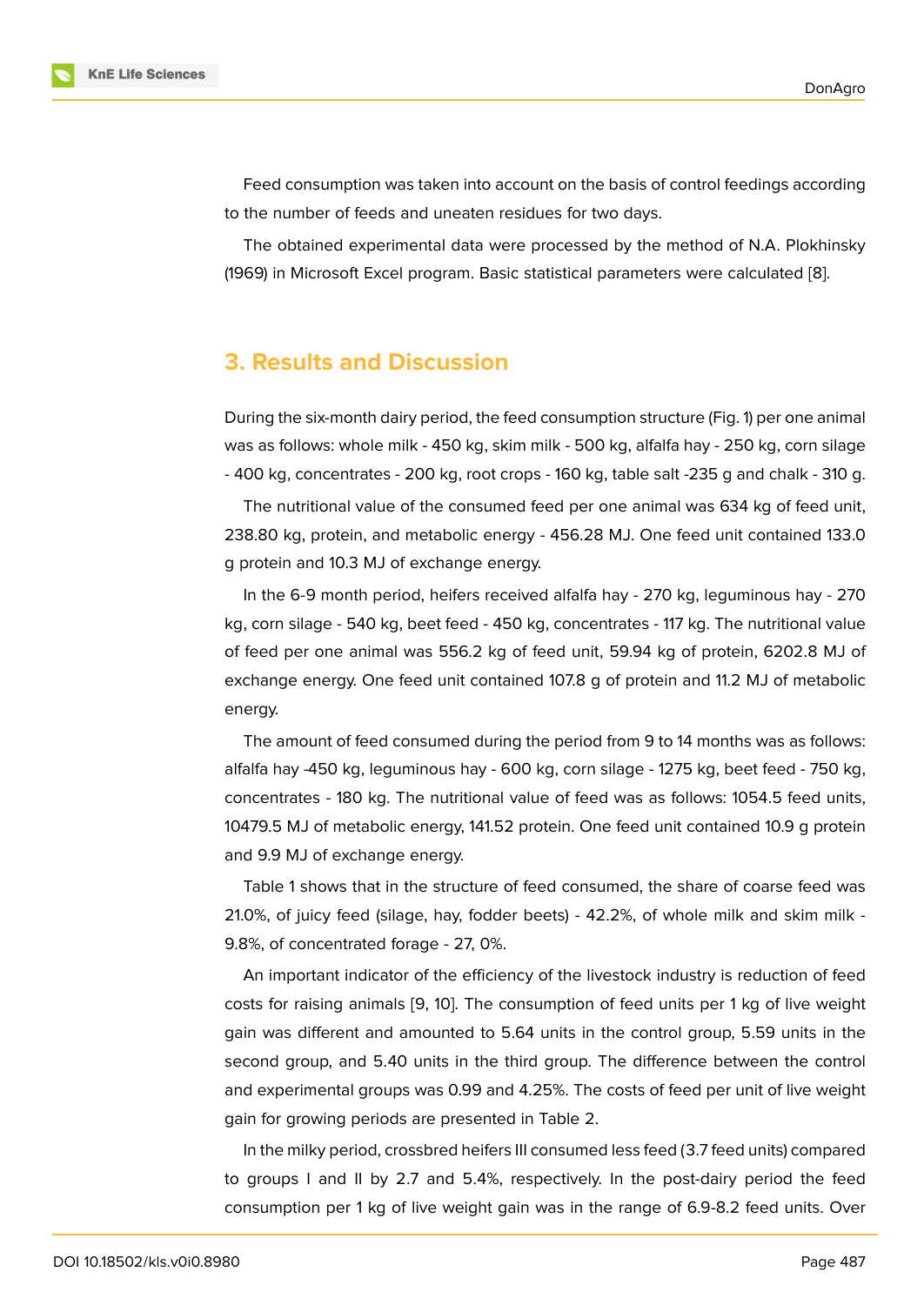

**Figure** 1: Raising young animals up to 6 months. Age

the 14-month period, heifers of group III consumed 5.4 feed units per one kilo of live weight gain which is less than in groups I and II by 3.7 and 1.8%, respectively.

| Feed         | <b>Periods</b> |                          |                          |                                      | Content     |         |                |                                     |
|--------------|----------------|--------------------------|--------------------------|--------------------------------------|-------------|---------|----------------|-------------------------------------|
|              | $0 - 6$        | $6 - 9$                  | $10-14$                  | Total feed<br>consump-<br>tion<br>kg | Total, f.u. | EKE, MJ | Protein.<br>kq | <b>Nutrition</b><br>structure,<br>% |
| <b>Milk</b>  | 450            | $\overline{\phantom{a}}$ | -                        | 450                                  | 135         | 1026    | 14,85          | 6,6                                 |
| Skim milk    | 500            | $\overline{\phantom{0}}$ | $\overline{\phantom{0}}$ | 500                                  | 65          | 655     | 17,50          | 3,2                                 |
| Alfalfa hay  | 250            | 270                      | 450                      | 970                                  | 426,8       | 651,9   | 97.97          | 21,0                                |
| Cereal hay   |                | 270                      | 600                      | 870                                  | 278,4       | 3862,8  | 26,97          | 13,6                                |
| Corn silage  | 400            | 540                      | 1275                     | 2215                                 | 443         | 5094,5  | 31,01          | 21,6                                |
| Roots        |                | 450                      | 750                      | 120                                  | 144         | 1982,7  | 1,08           | 7,04                                |
| Concentrates | 200            | 117                      | 180                      | 497                                  | 551,7       | 606,3   | 44,73          | 27,0                                |
| Total        |                | $\overline{\phantom{a}}$ | -                        | $\overline{\phantom{a}}$             | 2043,9      | 13880,2 | 234,11         | 100                                 |

TABLE 1: Feed consumption and nutritional value per animal

An important indicator characterizing the growth and development of animals is live weight. Control over the dynamics of live weight growth allows us to judge the effectiveness of crossbreeding [11]. The growth dynamics is shown in Table 3.

At birth, the highest live weight was in animals of group III (32.0), which is higher than in group I by 9.6%, and in group II - by 4.5%.

By the age of 6 months, the l[ar](#page-6-3)gest live weight gain was observed in group III (193.3 kg), the advantage over animals of the first and second groups was 3.8 and 3.7%. When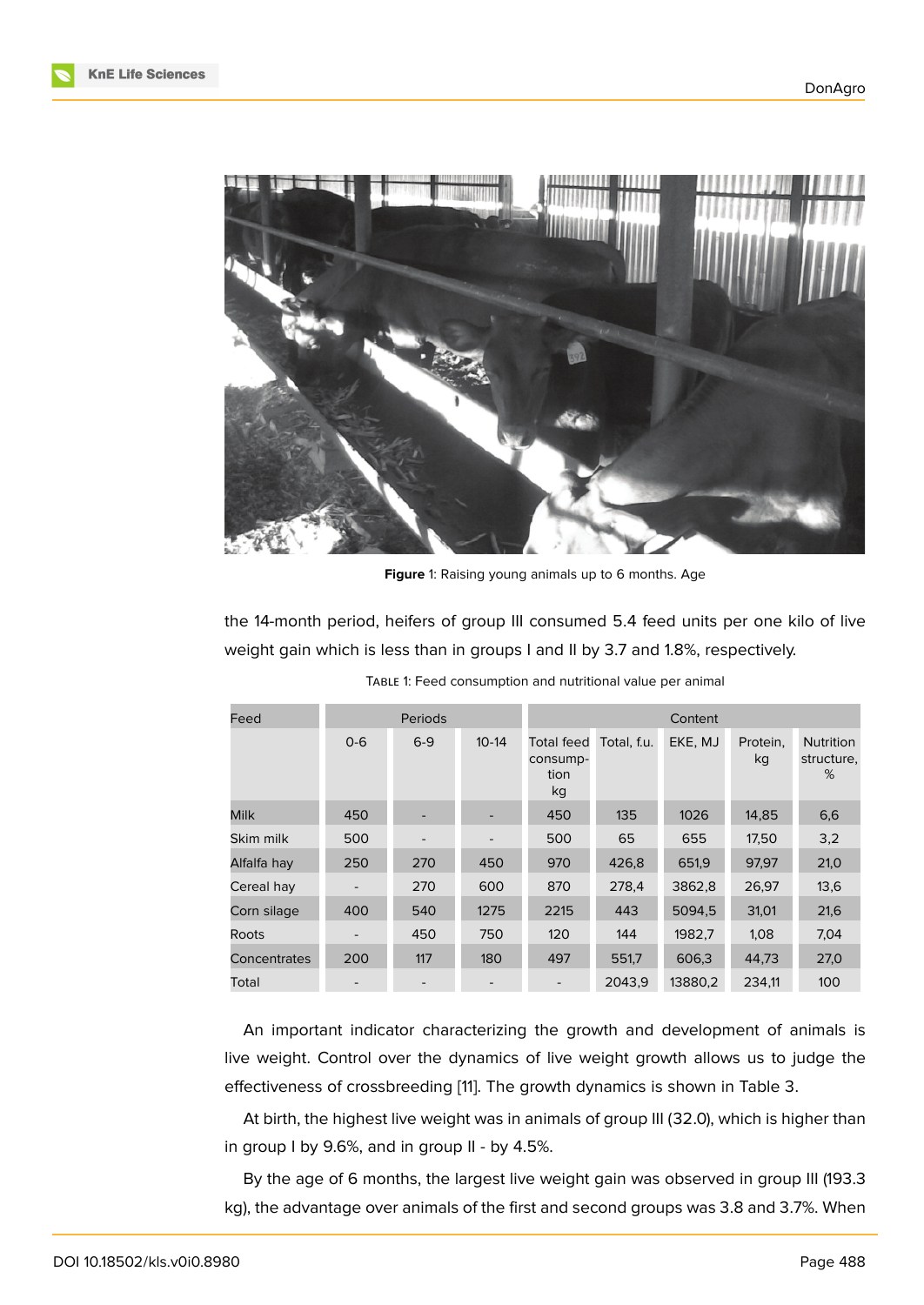| Group | Indicator                                                 | Age periods, months. |       |        |        |  |  |
|-------|-----------------------------------------------------------|----------------------|-------|--------|--------|--|--|
|       |                                                           | $0 - 6$              | $6-9$ | $9-14$ | $0-14$ |  |  |
|       | Gain per one animal., Kg                                  | 157,0                | 77,4  | 127,6  | 326,0  |  |  |
|       | Feed consumption for the<br>period, f. u.                 | 610,0                | 556,2 | 1054,5 | 2043   |  |  |
|       | Feed per one kilo of live weight<br>gain, f.u             | 3,8                  | 7,2   | 8,2    | 5,6    |  |  |
| П     | Live wight gain per one animal,<br>kg                     | 156,0                | 77,6  | 131,7  | 365,3  |  |  |
|       | Feed consumption per one kilo<br>of live weight gain, f.u | 610,0                | 556,2 | 1054,5 | 204    |  |  |
|       | Feed consumption per one kilo<br>of live weight gain, f.u | 3,9                  | 7,1   | 8,0    | 5,5    |  |  |
| Ш     | Live wight gain per one animal,<br>kg                     | 193,3                | 80,5  | 136,4  | 378,2  |  |  |
|       | Feed consumption for the<br>period, f. u                  | 610,0                | 556,2 | 1054,5 | 2043   |  |  |
|       | Feed consumption per one kilo<br>of live weight gain, f.u | 3,7                  | 6,9   | 7,7    | 5,4    |  |  |

| TABLE 2: The cost of feed for increasing live weight during the growing period |  |  |  |
|--------------------------------------------------------------------------------|--|--|--|
|                                                                                |  |  |  |

inseminated, red-spotted Holstein heifers of group III had a live weight of 410.2 kg. This index was higher than in group I by 19.0 kg, and in group II by 14.4 kg or 4.8 and 1.2%. Thus, differences in the live weight indicators of crossbred heifers make it possible to maximize the genetic potential [12]. The data on the absolute and average daily gain in live weight of heifers are presented in Table 4. Regardless of the origin of heifers of all the groups, the growth rate was highest in the milky period. At 0-6 months, the average daily growth ranged fro[m 8](#page-6-4)67.6 to 894.0 g, in the period of 6-9 months, it was 861.0-900.0 g, in the period of 9-14 months, it was 850.2-907.1 g. The most intensive growth was observed in group III produced from red-motley Holstein bulls.

| TABLE 3: Dynamics of live weight of experimental heifers, kg ( $M_{\pm}$ m) |  |
|-----------------------------------------------------------------------------|--|
|                                                                             |  |

| Age, month                  | Group           |                    |                |  |  |  |
|-----------------------------|-----------------|--------------------|----------------|--|--|--|
|                             |                 | Ш                  | III            |  |  |  |
| <b>Birth</b>                | $29.2 + 1.7$    | $30.5 + 0.8$       | $32,0+0,8$     |  |  |  |
|                             | $53,2+1,8$      | $55,0+1,7$         | $58,5+1,7$     |  |  |  |
| 3                           | $105.3 \pm 1.9$ | $106.9 + 2.3$      | $112.0 + 2.7$  |  |  |  |
| 6                           | $186,2+3,0$     | $186,5+2,6$        | $193.3 + 4.0*$ |  |  |  |
| 9                           | $263.8 + 2.7$   | $264,1 \pm 3,3$    | $273.8 + 3.5$  |  |  |  |
| 12                          | $344.4 \pm 3.0$ | $346,7+4,3$        | $353.9 + 5.1$  |  |  |  |
| 13-14 (insemination period) | $391,2+3,6$     | $395.8 \pm 3.5$ ** | $410,2+2,1$    |  |  |  |
| Note:*P>0,95;***P>0,99      |                 |                    |                |  |  |  |

DOI 10.18502/kls.v0i0.8980 Page 489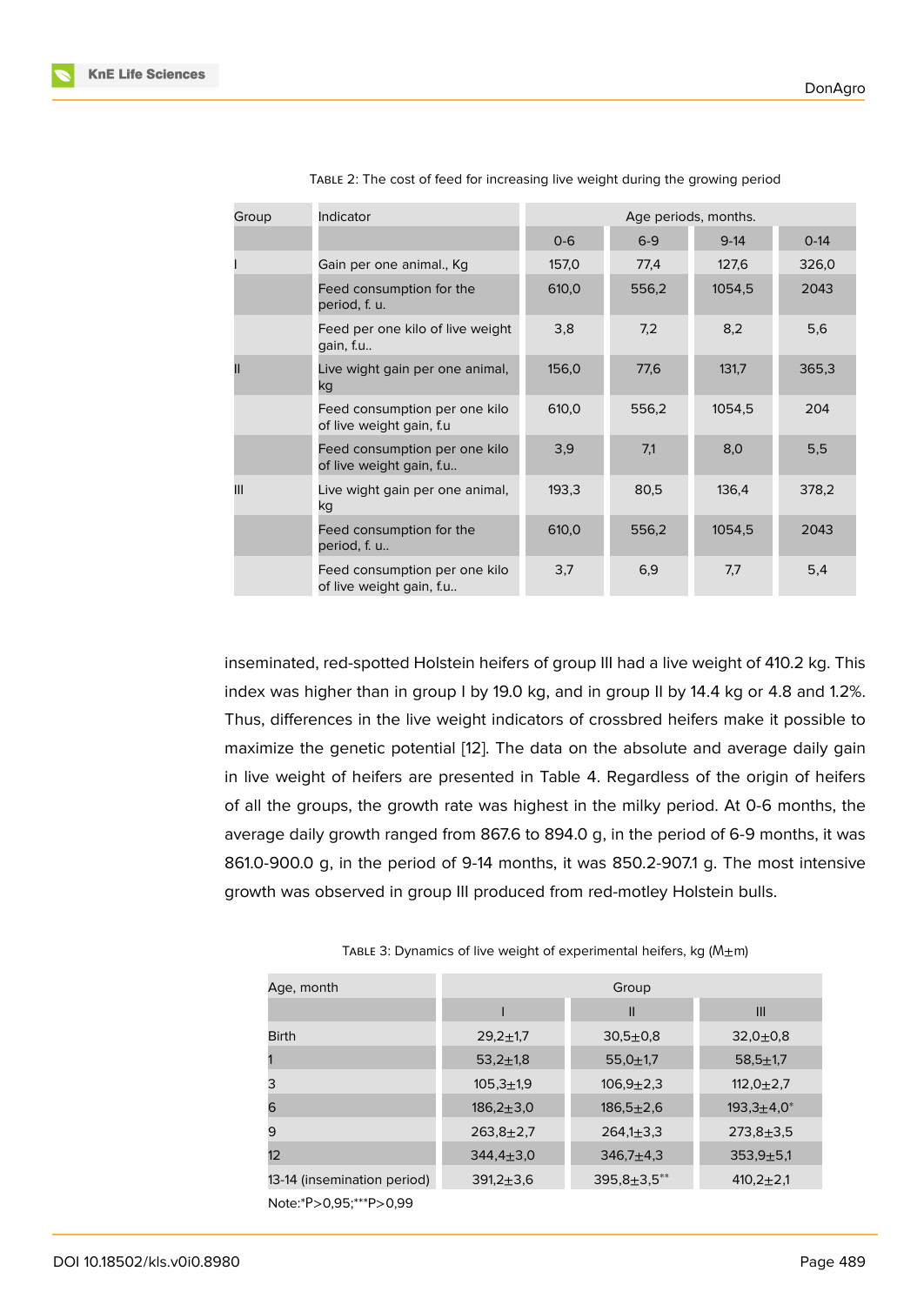It should be noted that the current level of feeding increased live weight values. Under the identical conditions of feeding and keeping, the animals of group II and III had a large live weight during insemination (395.8 kg and 410.2 kg); these animals had a higher adaptive ability than purebred red steppe peers. Cross-breeding Ayrshire and red-motley Holstein cows were able to maximize their genetic potential in specific environmental conditions [13, 14].

| Group | Age periods, months | Absolute gain, kg | Average daily gain, g |
|-------|---------------------|-------------------|-----------------------|
|       | $0 - 6$             | $157.0 + 3.6$     | $871,7+20,0$          |
|       | $6-9$               | 77,4±4,9          | 861, $\pm$ 53,50      |
|       | $9-14$              | $127.6 + 4.4$     | $850,2{\pm}28,9$      |
|       | $0-14$              | $362,0+4,1$       | $861,9+9,9$           |
| Ш     | $0 - 6$             | $156,0{\pm}2,9$   | $867,6 \pm 15,9$      |
|       | $6-9$               | $77.8 + 4.8$      | $863,7 + 53,7$        |
|       | $9-14$              | $131,7+4,4$       | $877.3 + 29.6$        |
|       | $0-14$              | $365,3 \pm 3,7$   | $859,9+8,7$           |
| Ш     | $O - 6$             | $161,3+4,3$       | $894,0+23,1$          |
|       | $6 - 9$             | $80.5 + 5.5$      | $900.0 + 58.3$        |
|       | $9-14$              | $136,4+4,4$       | $907,1 + 29,1$        |
|       | $0-14$              | $378.2 \pm 1.8$   | $889.4 + 3.9$         |

| TABLE 4: Weight gain by growing periods (n=15) |  |  |  |
|------------------------------------------------|--|--|--|

# **References**

- [1] Government of the Russian Federation. (2020). *On the State Program for the Development of Agriculture and Regulation of Agricultural Products, Raw Materials and Food Markets*. Retrieved from http://docs.cntd.ru/document/902361843. Date of request 05.06.20
- <span id="page-5-0"></span>[2] Ulimbashev, A. M. (2017). *Economic and Biological Features of Kuban Red Steppe Cattle Depending on the Metho[ds of Forming Groups and Keeping](http://docs.cntd.ru/document/902361843)*. (Thesis candidate of agricultural science, Stavropol State Agrarian University, 2017).
- <span id="page-5-1"></span>[3] Schukina, I. V. (2016). *Scientific Justification and Practical Implementation of Innovative Technologies for Beef Production in the South of Russia*. (Thesis doctor of agricultural science, Kurgan State Agricultural Academy named after T.S. Maltsev, 2016).
- <span id="page-5-3"></span><span id="page-5-2"></span>[4] Fedorenko, V.F., Mishurov, N.P., Marinchenko, T.E., Tikhomirov, A.I. Analysis of the status and prospects for improving the genetic poten-tial of dairy cattle: Scientifi c and Analytical Review. – M.: Rosinform-agrotekh, 2019. – 108 pp. Rosinformagroteh.